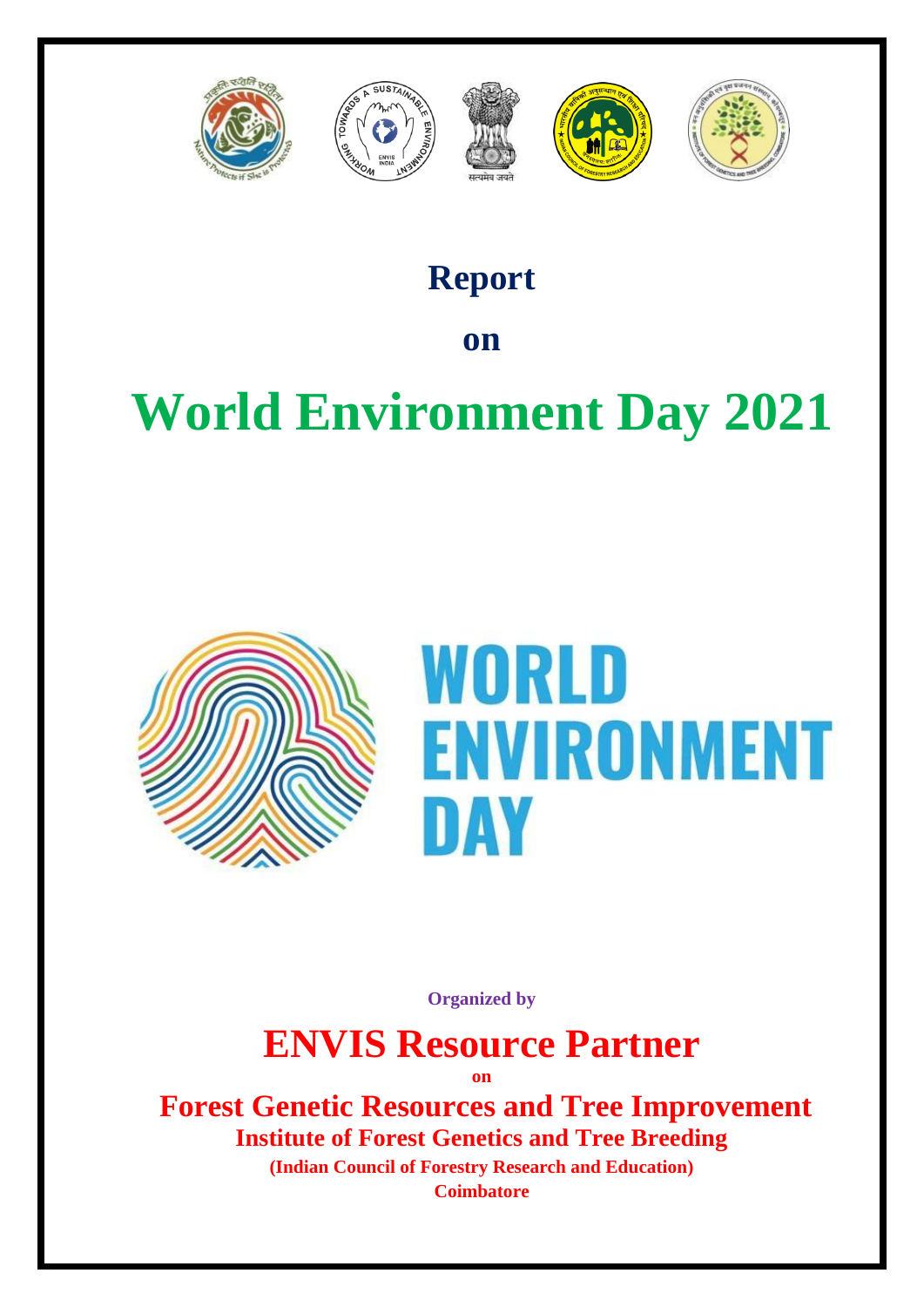### **Digital Observance of World Environment Day by IFGTB ENVIS**

The ENVIS Resource Partner on Forest Genetic Resources and Tree Improvement at the Institute of Forest Genetics and Tree Breeding, Coimbatore marked the World Environment Day digitally through Facebook Live on 05 June 2021.

The event began with an invocation on nature, Prakruti Vandanam based on Yajur Veda, composed and sung by Dr Kannan CS Warrier, Scientist F and ENVIS Coordinator. During his introductory remarks, Dr Warrier spoke on the current year's theme, 'Ecosystem restoration'. Between now and 2030, the restoration of 350 million hectares of degraded terrestrial and aquatic ecosystems could generate US\$9 trillion (65.16 lakh crores) in ecosystem services. Restoration could also remove 13 to 26 giga tons of greenhouse gases from the atmosphere. The economic benefits of such interventions exceed nine times the cost of investment, whereas inaction is at least three times more costly than ecosystem restoration, he added.

Dr C Kunhikannan, Director IFGTB inaugurated the programme and highlighted that ecological restoration aims to recreate, initiate, or accelerate the recovery of an ecosystem that has been disturbed. Disturbances are environmental changes that alter ecosystem structure and function. Common disturbances include logging, damming rivers, intense grazing, hurricanes, floods, and fires. Restoration activities may be designed to replicate a pre-disturbance ecosystem or to create a new ecosystem, he added. Dr Kunhikannan emphasised that the practice of ecological restoration includes erosion control, reforestation, removal of non-native species and weeds, re-vegetation of disturbed areas, daylighting streams, reintroduction of native species, as well as habitat and range improvement for targeted species. The Director also highlighted on the preparation of Detailed Project Reports for rejuvenation of 13 major rivers in India by the Indian Council of Forestry Research and Education. He urged that environmental protection is an individual and personal responsibility for all human beings since we are all part of the biosphere.

A painting competition on the theme environment was organized for people from different walks of life and individuals from different parts of the world participated in the competition. 156 unique painting photographs were received and they were scrutinized by the Chief Jury, Dr John Prasanth Jacob, Scientist G and Head, Forest Protection Division. Director Dr C Kunhikannan announced the results of the same. Among the participants Shri Tanuj Samaddar, S. E. R. S. Public School, Assam, Shri Muneeswaran V, Erode, Ms Deepshikha De, Noida bagged the first, second and third prizes respectively. Four consolation prizes were also awarded to Ms Anshika Jain, Uttar Pradesh, Ms Nisa Tandon, University of Calcutta, Shree Pradesh Vell M.U, Sona college of arts and sciences and Shri Kumar Arijit Mishra, Odisha. Prizes were awarded to the winners and E Certificates to all the participants. An awareness poster highlighting the current year's theme was also released during the occasion and was digitally transmitted to students and all other stakeholders. Dr S Vigneswaran, Senior Programme Officer proposed the vote of thanks. The digital event can be accessed at [https://bit.ly/2Rn1skI.](https://bit.ly/2Rn1skI)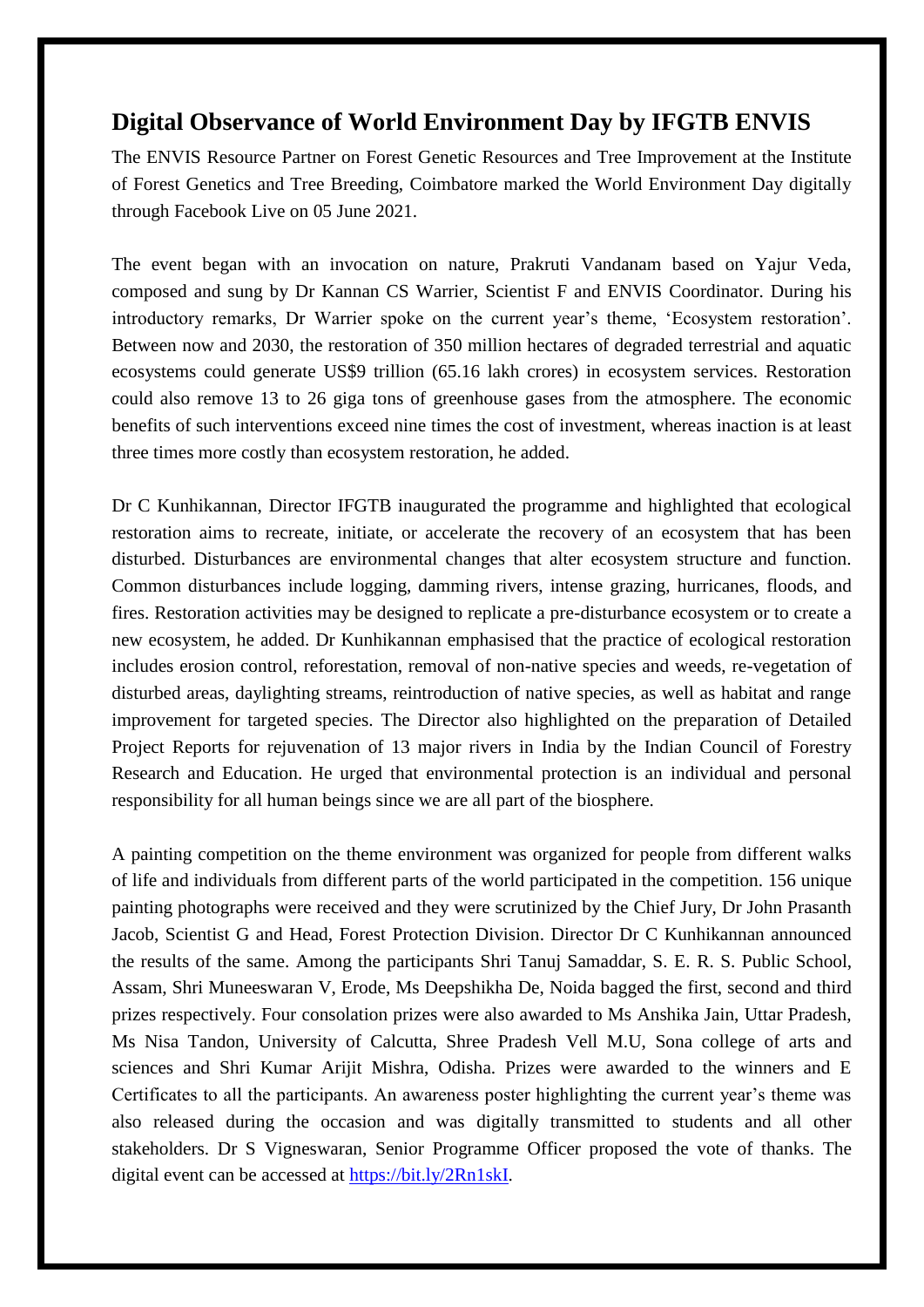

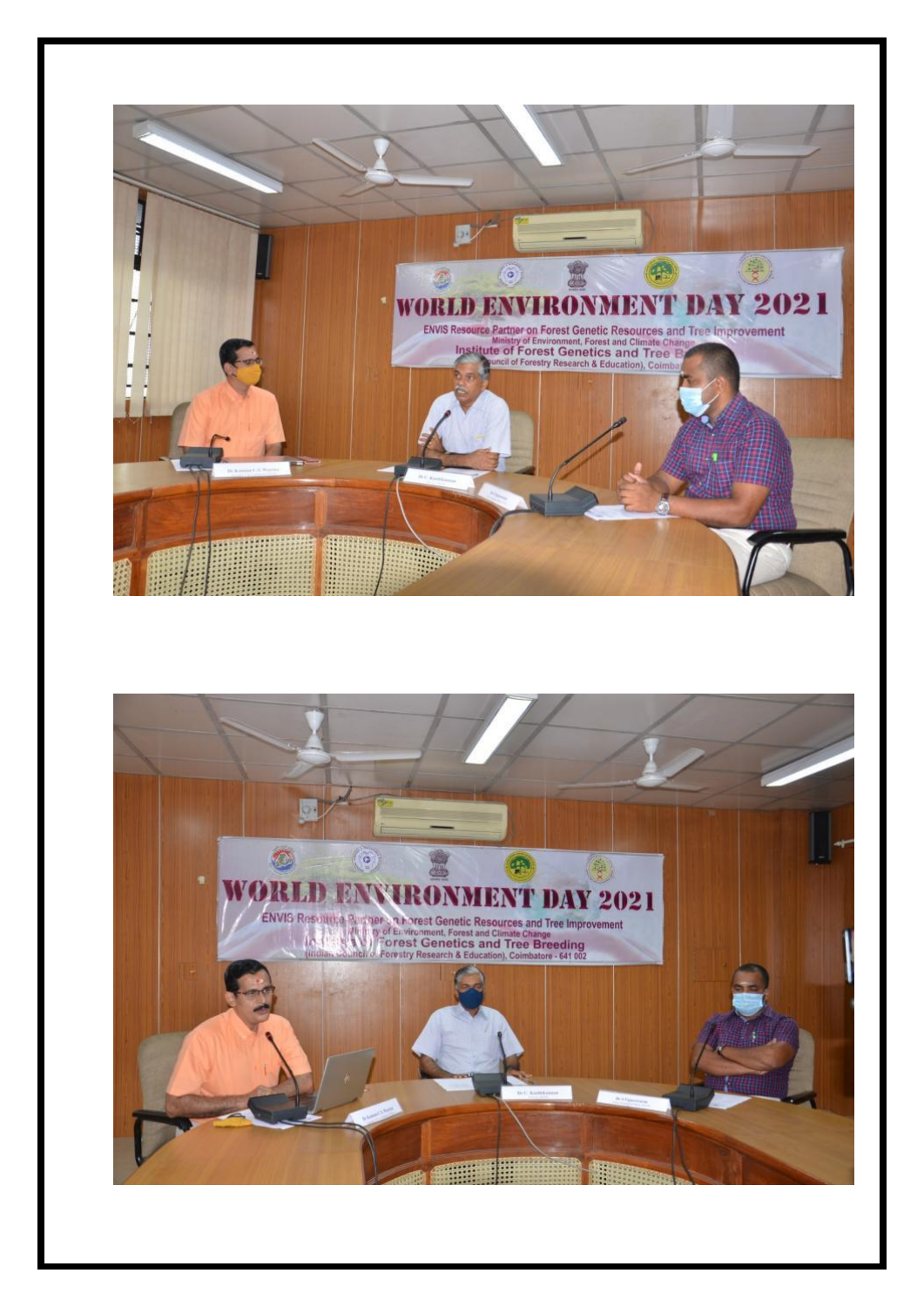

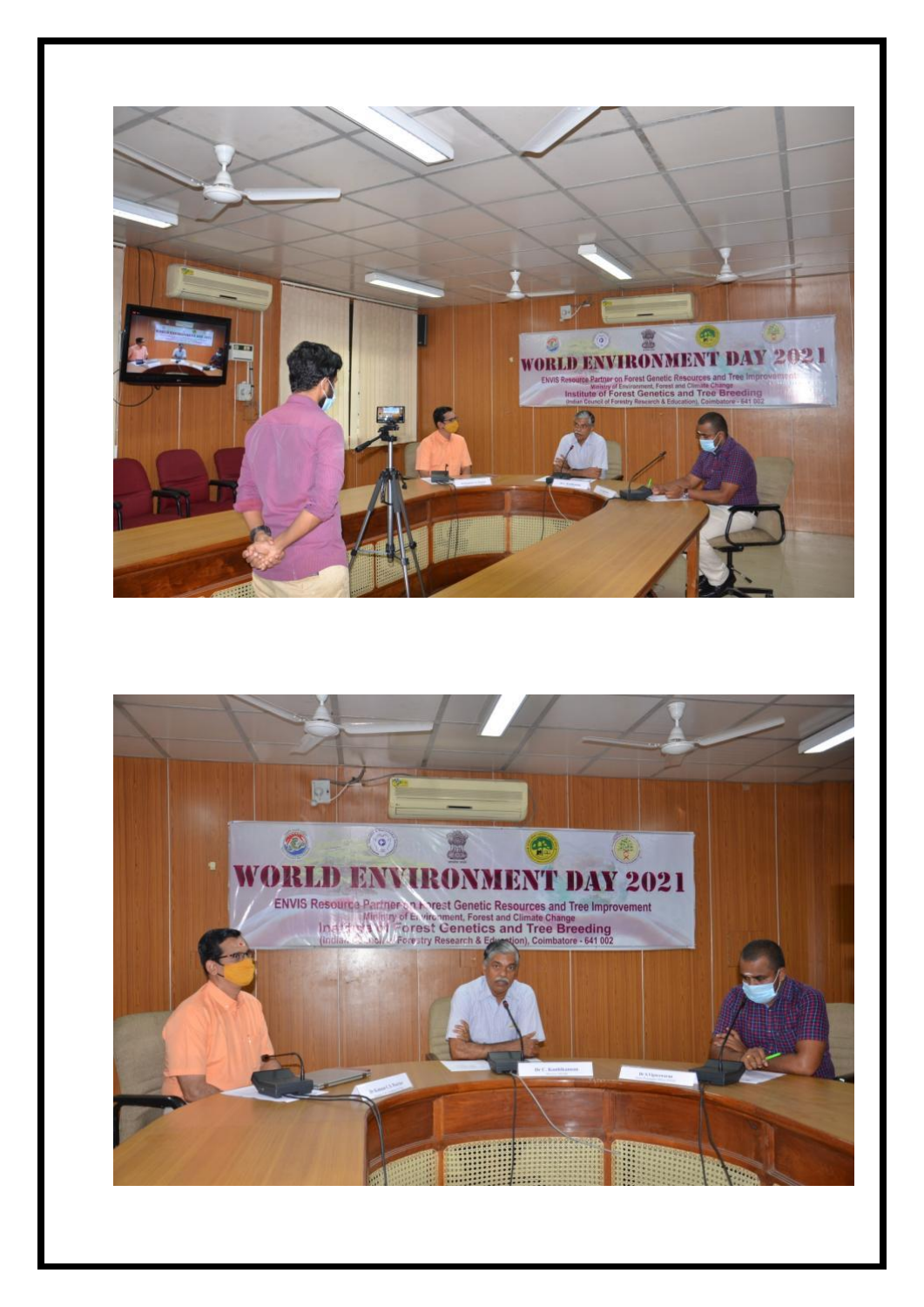